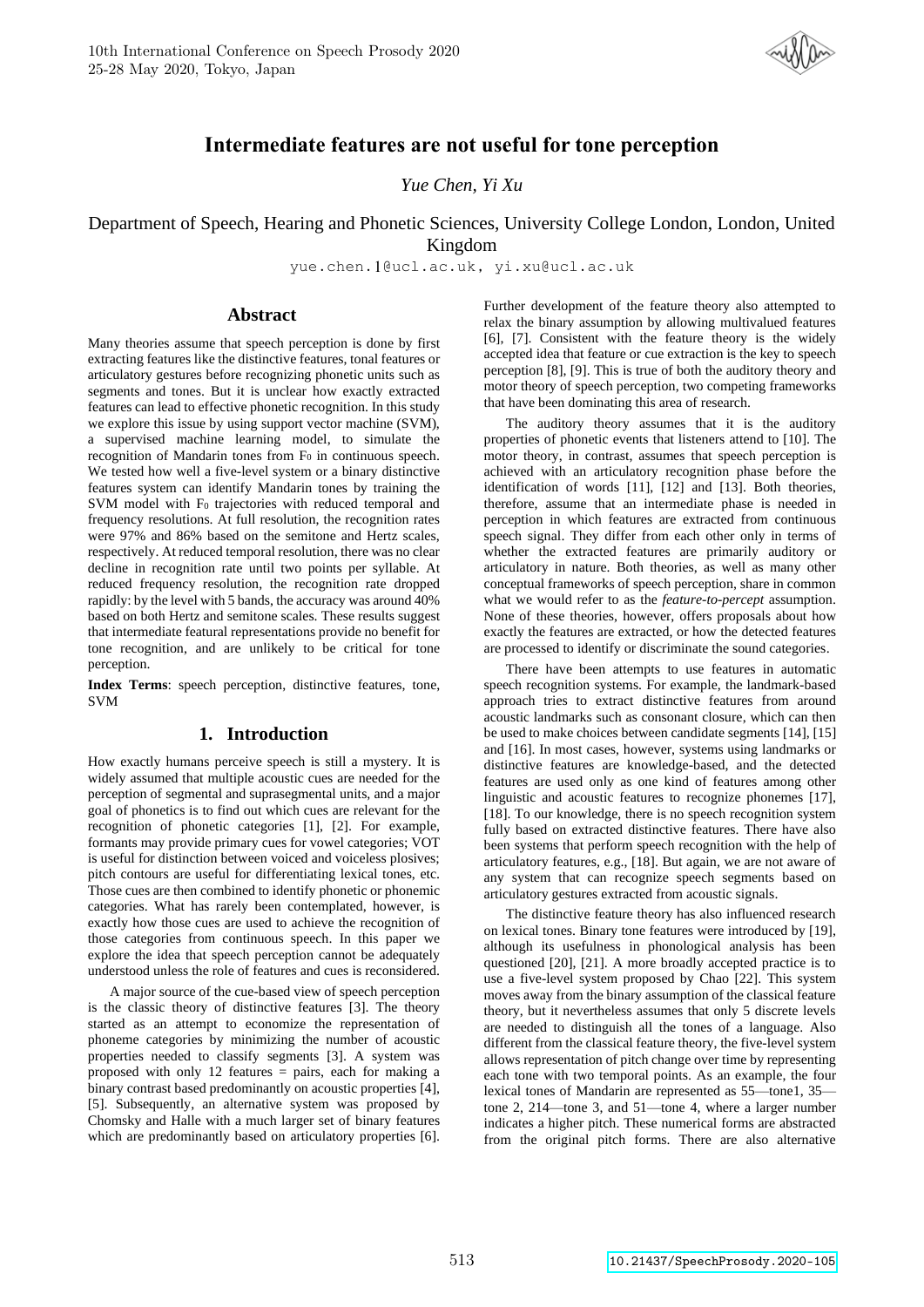schemes that try to represent tone contours [23], [24] and [25], but they also focus on abstracting pitch contours into several discrete levels. What is common to all these tone representation schemes is the implication that to perceive a tone, listeners need to *first* derive at a discrete form of representation, and then use this kind of representation to identify the tone. What has not been considered is the possibility that a tone could be identified by directly processing fully continuous  $F_0$  contours, without extracting any *discrete* representations. In this way, there is no need to determine, e.g., for each of the discrete temporal locations, what is the pitch level that is also discrete.

The aim of this study is to test these two tone perception hypotheses by comparing the performance of computation modeling of tone recognition using either fully continuous  $F_0$ contours, or contours with varying degrees of reduction of resolution. The resolution reduction is a way to simulate feature extraction, based on the assumption that a limited set of discrete levels and temporal locations are sufficient to fully represent the tones of a language. While resolution reduction may not be the best way to simulate feature extraction, there is lack of proposal from those who believe features are necessary on how exactly they can be extracted. The computational model used in this study is SVM.

## **2. Method**

### **2.1. Support Vector Machine (SVM)**

SVM is a supervised machine learning model developed for binary classification tasks involving calculating Euclidean distances in the parameter space. In the application of SVM, all the samples (sequences of n f0) are converted to n-dimensional vectors and labeled. The weight  $W$  is a combination of a subset of the training examples and show how each dimension of the vectors is used in the classification process. The vectors  $(x)$  in this subset are named support vectors. A simple functional margin can be:  $f(x) = sign(W^T x + b)$ , where b is a constant. In our experiment, one  $F_0$  contour is one sample consisting of 30 sample points, and treated as a 30-dimention vector. The classification is done with the LibSVM tool [26] with RBF kernel. It generalizes the binary classification to a n-class classifier that splits the task into n(n−1)/2 binary tasks and the solutions are combined by a voting strategy [27].

## **2.2. Simulation of feature extraction**

For any highly abstract features to work, one of the first critical steps is to extract them from observation by identification and naming. This is by no means a trivial task, and its effectiveness can be shown only in terms of the ultimate rate of recognition of the phonetic category. Alternatively, we can partially simulate the effect of feature extraction by reducing signal resolution toward the level specified by particular feature system. For the commonly used 5-level tone representation system mentioned earlier, this would mean to a) reduce temporal resolution to 2 points/tone, and b) reduce frequency resolution to 5 levels/tone.

The data were syllable-sized F<sub>0</sub> contours produced by four female and four male Mandarin speakers [28]. Each stimulus corresponds to a syllable in a disyllabic "mama" produced in a carrier sentences with either high or low pre-f0 value and postf0 value. Each token is a 30 equidistant (hence time-normalized) discrete points vector taken from either the first or second syllable of a disyllabic tone sequence in the middle position of a carrier sentence. There was no separation of the tokens from

the first and second syllables, thus leaving the information of syllable position in word/phrase unrepresented. Two types the raw data were used,  $F_0$  in Hertz and semitones. The latter was converted from Hertz with the following equation:

$$
semitone = log2(f0) * 12
$$
 (1)

where the reference  $F_0$  is assumed to be 1 Hz for all speakers. Note that this kind of raw data retains most of the individual differences in pitch height, particularly between the female and male speakers, as can be clearly seen in Figure 1 and 2 which show plots of  $F_0$  contours in Hertz and semitone, respectively.

#### **F0** contours in Hertz  $-$ -T2 m  $\pm$ T3 m  $\pm$ T4 m  $\pm$ T1 f  $\pm$ T2 f  $\pm$ T3 f  $-TA$  +  $-T1$  m  $320$  $270$  $22($ F<sub>0</sub>(Hz)  $170$  $120$ a a a a 70 1 2 3 4 5 6 7 8 9 101112131415161718192021222324252627282930 time

Figure 1: *Mean time-normalized syllable-sized F<sup>0</sup> contours of four Mandairn tones, averaged separately for female and male speakers.*





There were a total of 1408 tokens of Tone 1 (high-level), 1408 tokens of Tone2 (rising), 1232 tokens of Tone 3 (low), and 1408 tokens of Tone 4 (falling). The number of tokens was fewer for Tone 3 because we removed those of the first syllable followed by another Tone 3 to circumvent the problem of the well-known tone sandhi rule, which makes the first Tone 3 to closely resemble Tone 2 [22], [28]. The whole dataset was then divided into a training subset and a testing subset, with a ratio of 2:1.

#### *2.2.1. Reduction of temporal resolution*

As mentioned before, the widely used featural system of the four Mandarin tones in connected speech (which differs slightly from their canonical forms in isolation) represents each of them with two discrete scales, with 2 temporal specifications and 5 frequency specifications: 55 for Tone1, 35 for Tone 2, 21 for Tone 3, and 51 for Tone 4. Following this scheme, the temporal resolution can be reduced down to 2 points/tone. To give the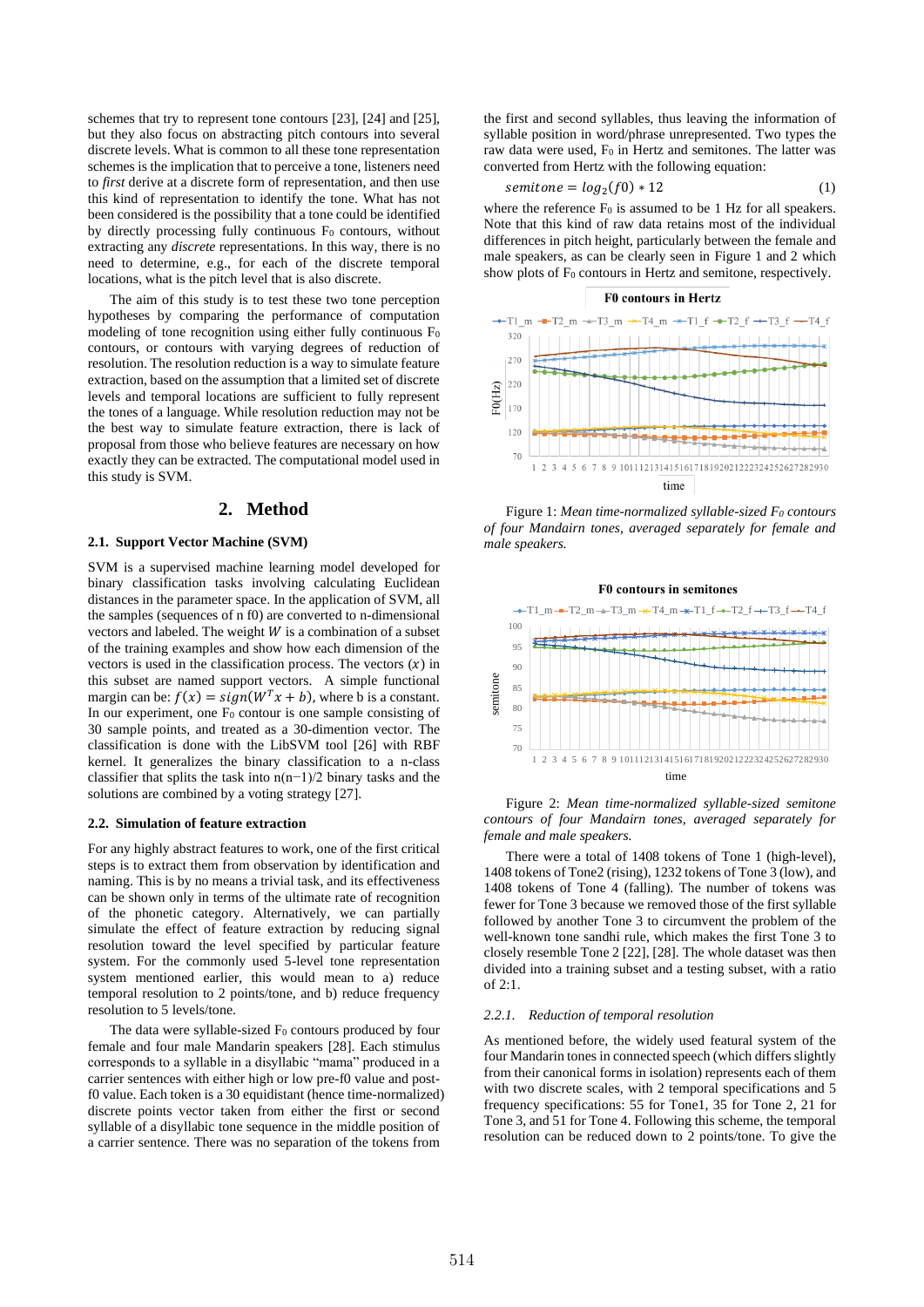feature theory the benefit of the doubt, we have assumed that after extracting the theory-specified number of points, interpolations are applied to link up those points to form intermediate featural contours, as illustrated in Figure 3. These featural contours were then used as the testing data against the tone classifiers trained with full  $F_0$  contours (i.e., those with 30 points/tone on a continuous frequency scale). In order to see how the performance of tone recognition may change gradually as a function of temporal resolution reduction, we also extracted varying number of equidistant points along the F<sub>0</sub> contours. For all reduced temporal resolutions, linear interpolations were applied to link up adjacent points. The newly synthesized samples are the testing data.

#### *2.2.2. Reduction of frequency resolution*

The reduction of frequency was done by fitting the  $F_0$  points (with or without reduced temporal resolution) into different number of fixed bands to form the testing data. The training data were again the original vectors. And like for the temporal dimension, in order to see how the performance of tone recognition may change gradually as a function of frequency resolution reduction, a varying number of bands were used.



Figure 3: *F<sup>0</sup> contours in semitones with various levels of reduction of temporal and frequency resolutions. (In the legend, np refers to n points and mb refers to m bands after reduction).*

#### **2.3. Experimental set up**

The experiment used  $F_0$  contours of the four Mandarin tones with full resolution to train an SVM model, which was then used to classify the tonal categories of contours with varying levels of resolution reduction, as shown in Table 1. Thus, there were three experimental conditions, all with full resolution as the reference condition:

- 1. Reduced temporal resolution alone;
- 2. Reduced frequency resolution alone;
- 3. Reduce temporal and frequency resolution combined.

Table 1: *Levels of resolution reduction.*

|    | No. of temporal points No. of frequency bands |
|----|-----------------------------------------------|
| 30 | Full                                          |
| 20 | $\approx 40$                                  |
| 15 | 18                                            |
| 10 |                                               |
| 5  | 5                                             |
|    |                                               |
|    |                                               |

In total, there were 7\*6=42 trials for contours in Hertz and 42 trials for contours in semitones.

# **3. Result**

### **3.1. Effect of reduced temporal resolution**

As shown in Figure 4, at full resolution, the error rates were low, at 2.6% for contours in semitones and 16% for contoursin Hertz. The lower rate of contours in Hz is unsurprising, as the logarithmic conversion in calculating semitones has effectively normalized the vertical span of the pitch range, with only individual differences in pitch height still retained.

As temporal resolution reduced, the rate of tone recognition remains high until there were only two temporal points left. Note that, two temporal points per tone is exactly what most featural tonal representations assume to be adequate.



Figure 4: *Tone recognition rate as a function of temporal resolution.*



Figure 5: *Tone recognition rate as a function of frequency resolution.*

#### **3.2. Effect of reduced frequency resolution**

As shown in Figure 5, tone recognition rate is more sensitive to reduction in frequency resolution than to temporal resolution. It starts to drop at 40 bands, and the decline is faster for contours in Hertz than for those in semitones. By 5 bands, the recognition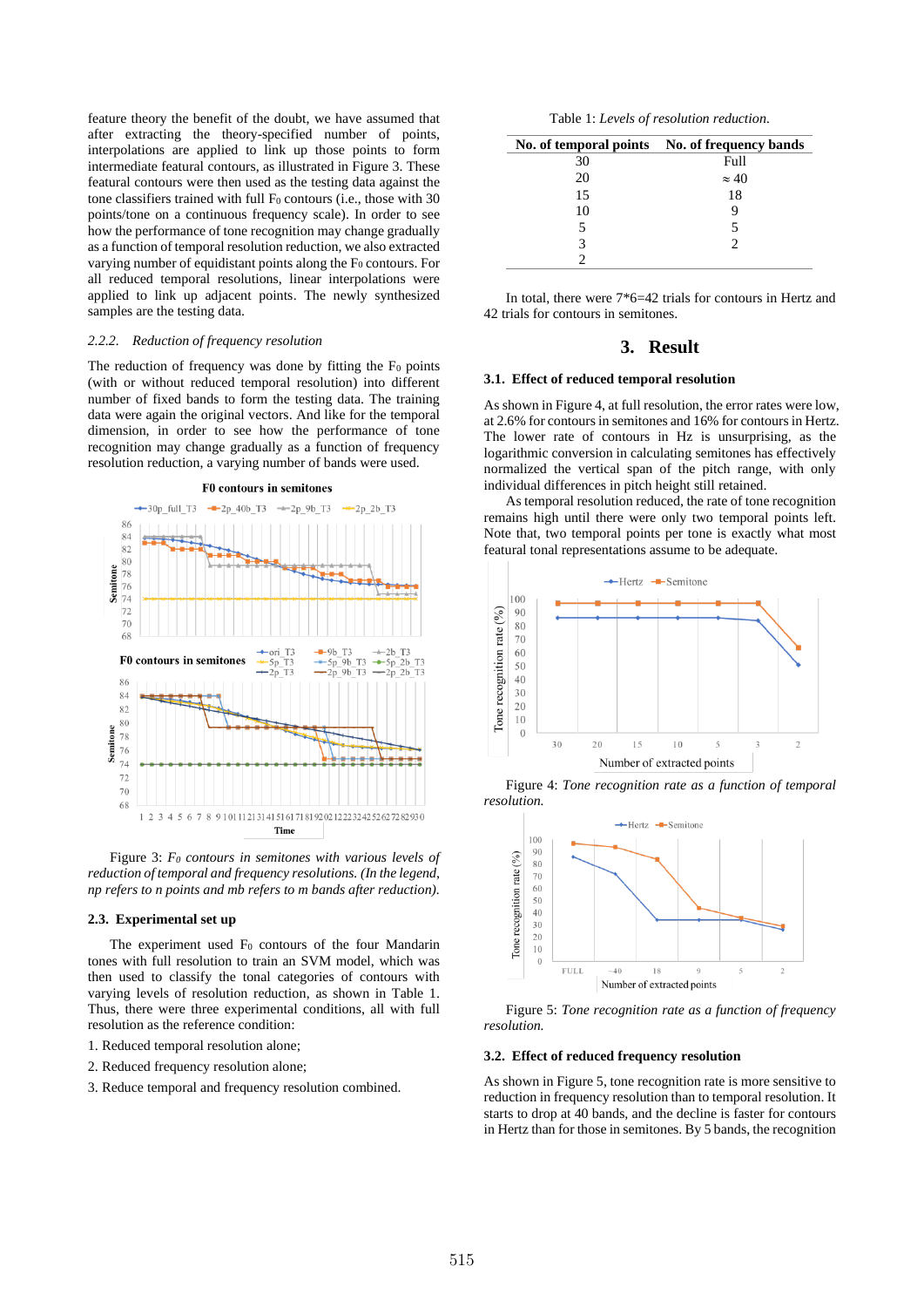rates have dropped below 40% for contours on both frequency scales.

### **3.3. Effect of reduced temporal and frequency resolution combined**

As shown in Figures 6 and 7, when temporal and frequency resolutions were reduced at the same time, only the effect of frequency resolution can be clearly seen, as the recognition rates are largely the same across different temporal resolutions, except for the two-point condition which started low even with full frequency resolution. The only difference between the two figures are that a) a major drop occurred between 37 and 18 bands for contours in Hertz (Figure 6) while a major drop occurred between 18 and 9 bands for contours in semitones (Figure 7), and b) the rate is overall lower for the Hertz scale than the semitone scale.



Figure 6: *Tone recognition rate as a function of both temporal and frequency resolution on a Hertz scale.*



Figure 7: *Tone recognition rate as a function of both temporal and frequency resolution based on a semitone scale*

## **4. Discussion**

The experimental results have shown that at full data resolution, F<sup>0</sup> contours both in Hertz and in semitones can achieve high tone recognition rates (86% and 97%, respectively). Although similar recognition rates were already shown in a previous study using the same corpus [29], the performance is not trivial, as these tones were produced in fluent connected speech in many different tonal contexts and two syllable positions [28], yet in the present study no contextual or positional information is used as input features during training and testing, contrary to the common practice in speech technology applications [30], [31] and [32]. This means that, despite the variability, tones produced in contexts by speakers of both genders still have enough in common to allow a pattern recognition algorithm (SVM) to accurately recognize the tonal categories. More importantly, given that the ultimate goal of tone recognition is the recognition of tones, no intermediate steps are needed to first extract "economical" tonal features before recognizing the tones.

Yet potential benefits of tonal features cannot be ruled out until it is tested, which is preliminarily done in the present study by reducing either temporal resolution or frequency resolution or both from the raw  $F_0$  data. No benefits, however, were seen in terms of improved tone recognition rate. Instead, with reduced temporal resolution, the performance did not change much until the number of  $F_0$  points were reduced to two, when the recognition rates were dropped to  $51.2\%$  and  $64.2\%$  for F<sub>0</sub> contours in Hertz and semitones, respectively. Interestingly, two pitch specifications per tone is exactly what is assumed by the widely accepted featural representations of Mandarin tones [19], [22] and [33]. With reduced frequency resolution, tone recognition rate dropped quickly. The decline was already apparent from full resolution to around 40 frequency bands for both Hertz and semitone scales. Then a significant drop to below 50% occurred by 18 bands for the Hertz scale and 9 bands for the semitone scale, respectively. For both scales, therefore, the recognition rates are already at a level that no theory would consider as viable. When there are only five frequency bands, i.e., at the level of the widely accepted fivelevel feature system, the recognition rates were 33% for Hertz and 36% for semitone scales.

It could be argued that the five-level tone scale is supposed to represent the pitch range of individual speakers, and that is why there is often claimed to be a need to first normalize the pitch range of all speakers by applying a Z-score conversion to [34], [35]. But for real life speech perception, one may wonder how listeners can perform such pitch range normalization when they have heard just one or a few utterances from a speaker? Furthermore, if, as shown in the present study and in [29] that tone recognition can be achieved at a high accuracy without speaker normalization as long as full resolution of the raw data is retained, why should there still be a need to extract the features? In fact, even the high tone recognition rate achieved with full resolution in the present study might be better than real life perception, as the stimuli used did not contain adverse factors like consonantal perturbation of  $F_0$  [36], intonational confounds [37], etc. This would make it even more important that as little information as possible is discarded from the raw data in perception before a tone is actually recognized.

# **5. Conclusion**

We have shown that syllable-sized continuous  $F_0$  contours with full resolution can be used to train a SVM model to achieve high tone recognition rates, without extracting intermediate features. We have further demonstrated that reducing temporal and frequency resolution from the contours contour would result in reduced rate of tone recognition. By the time the resolution is equivalent to the widely used five-level, two-point tone representation, the recognition rate had dropped to around 40%. These findings pose serious questions about what we would call the feature-to-percept assumption. As an alternative, we would like to suggest that raw acoustic signals can be processed directly to recognize phonetic categories without explicitly extracting intermediate features. Observations of the role of certain features are useful only for descriptive purposes.

## **6. References**

[1] Ladefoged, Peter, "What are linguistic sounds made of?" *Language*, vol. 56, pp. 485-502, Sept. 1980.